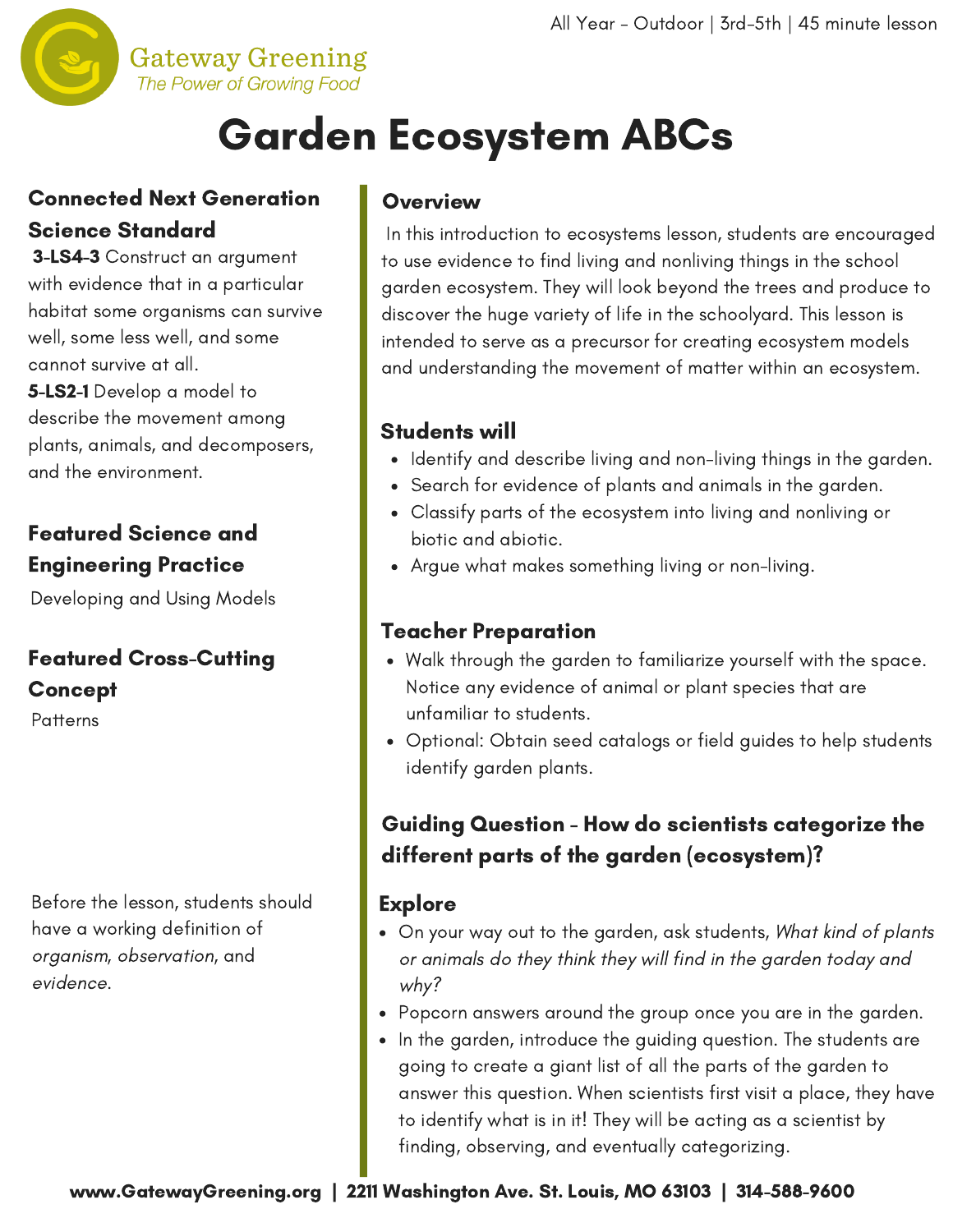# The Power of Growing Food Garden Ecosystem ABCs

#### **Materials**

Teacher - small whiteboard, chalkboard, or poster-board

**Gateway Greening** 

- Garden notebooks or worksheets and clipboards
- Pencil
- Optional seed catalogs, field guides, and magnifying glasses

## **Setting**

- School garden or green space
- Can be taught at any time of year but when the garden is dormant, you may want to have a discussion about why there is less evidence of animals

Instead of creating a list, students can collect samples of what they find in the garden.

- Will some things in the garden be hard to find? Not all animals are easy to spot, so students will have to look for clues and evidence that certain animals live in the garden.
- Create a definition of evidence with students.
- When was a time you found evidence? What did you do? How did you know what it was evidence of? Emphasize that evidence comes from observations using their five senses.
- For animals that might be hard to see, what kind of evidence of animals could they find? Have students turn and talk with a partner and then the group. Guide students to include evidence like chewed holes in leaves, webs, eggs, burrows in the soil, etc.
- Explain that they are going to explore the garden with a partner to create a list of as many different things they find in the garden. The list can include anything they observe - plants, animals, people-created stuff, non-living things, and evidence of animals. If students get stuck on one type of object, encourage them to explore other parts of the garden. If they do not know the name of something, encourage them to write a descriptive name, like "a tall vine with purple flowers", or draw a descriptive picture. All drawings or descriptions should be based on observations. Younger students can rely completely on drawing what they find.
- Remind students of any boundaries or garden expectations (walk around the garden beds, only pick plants from a certain area) and allow 5-10 minutes to explore.

## Digging Deeper

- Bring students back together before they become distracted.
- What evidence of animals did each pair find? Why did you choose that as evidence of a certain animal? Create a list of animals that they think live in the garden based on the evidence they found (chew holes, eggs, poop, etc). Encourage them to use evidence to justify why they think certain animals live there.